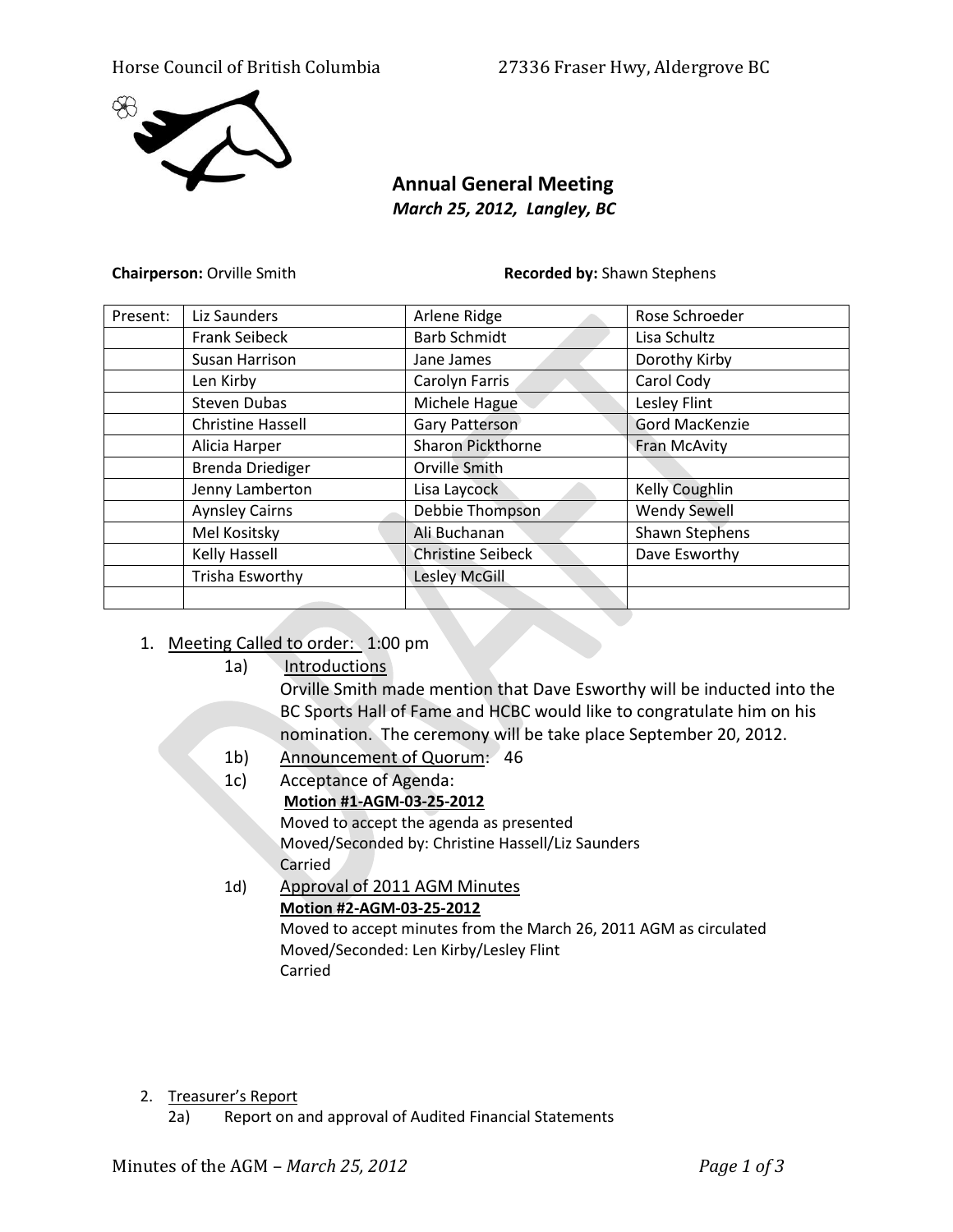Note that because of a change in audit and accounting practices it is not necessary to have the auditor present. This is because they have to be approved by the Executive Committee and then presented at the AGM. Carolyn Farris, Treasurer explained the details of the financial statements as presented.

**Motion #3-AGM-03-25-2012** Moved that the audited financial statements be received as presented. Moved/seconded by: Carolyn Farris/Gord Mackenzie Barb Schmidt abstained from voting on this motion. Carried

- 2b) Appointment of Auditor **Motion #4-AGM-03-25-2012** Moved to appoint Scott Webster as the HCBC Auditor for 2012 Moved/Seconded: Carolyn Farris/Gary Patterson Carried
- 3. Capri Insurance Presentation by Jenny Lamberton

2011 saw mostly Accidental Death & Dismemberment claims within BC. There was one death in BC this last year. About \$50–60,000 in claims for 2011. Many of these claims have to do with horse vs. automobile. A suggestion was made for Capri to let ICBC know about this.

For 2012 Capri has added \$1,000 for fracture (reduced to \$500 if member not wearing helmet) to basic AD&D, and \$500 dental coverage. This is the first year offering this extended benefit for the basic coverage. The optional AD&D is an additional \$50,000 principal sum with increases to the fracture & dental limits of \$1500 (\$750 without helmet) and \$5,000 dental.

The liability policy with Capri is through Lloyds. There are other optional coverages available as well. Some changes/options that could become available are changes to Members Named Perils, either increasing the limits or the perils; possibly increasing tack limit on the tack insurance option.

There was a question regarding increasing the basic liability amount or covering officials. This is not something that Capri has considered at this point.

Liability is intended for things you are legally liable for in respect to equine activities that are not commercial in nature. A lawyer has to be involved, but a lawsuit does not necessarily have to take place. There is some grey area, but it is not voluntary.

A question was asked about coaches receiving prorated coverage. This is not something that is offered by Capri as the discounted rate for certified coaches is already so low.

Is a coach covered if they are training someone without a helmet? Capri insurance will still respond without a helmet in all respects at this point.

Discussion on what certifications are covered under the discounted coaching policies with Capri.

## 4. Year in Review

Year in Review PowerPoint presentation was made by Lisa Laycock.